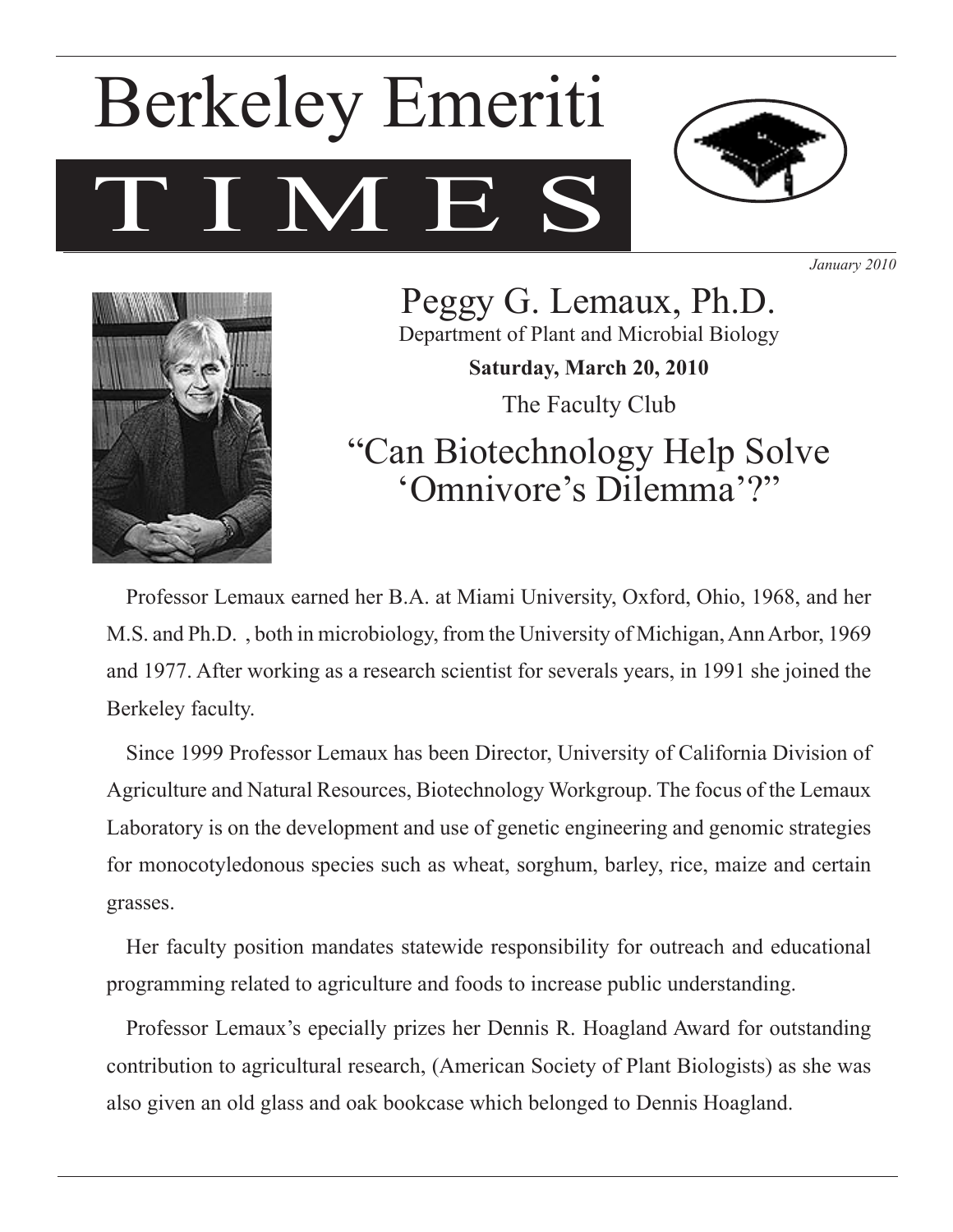#### UCB EMERITI ASSOCIATION EXECUTIVE COMMITTEE 2009-2010

President Roger Glassey

First Vice President Ed Epstein

Second Vice President George Leitmann

> Treasurer George Goldman

> > Secretary Ann Jensen

Berkeley Emeriti Times Editor Claude Babcock

> Members at Large Richard Herr Caroline Kane Jack Kirsch John McNulty Calvin Moore Karl Pister

CUCEA Representative Errol Mauchlan

Past UCBEA Presidents Dick Malkin Errol Mauchlan Louise Taylor Larry Waldron

> **Stewards** Betty Carpenter Sue Cork Mary Mortimer

Mailing Address UC Berkeley Emeriti Association 1925 Walnut Street # 1550 Berkeley, CA 94720-1550

UCB Retirement Center Patrick Cullinane, Director André S. Porter, Program Manager

| Office    | <b>UCB Retirement Center</b> |
|-----------|------------------------------|
| Telephone | 510/642-5461                 |
| Fax       | 510/643-1460                 |
| Web site  | thecenter.berkeley.edu       |
| Email     | emeriti@berkeley.edu         |
|           |                              |



Published before each meeting of the UC Berkeley Emeriti Association: To provide closer networking for members with: meeting announcements, meeting reviews, executive committee actions, pertinent campus news, and to reach out to members who cannot attend the meetings. Editor: Claude Babcock Phone: 510/848-3368 Email: cbabcock@berkeley.edu

## **Luring Back the Gods**

[As we had no scribe for Profesor Dretyfus' presentation, he suggested that the non-attendee or the dozing attendee may be interested in the "catalog copy" for the book, *A Life Worth Living After the Death of God*.]

In our secular age, people are hungry for meaning. *A Life Worth Living* provides a feast. With an authorial voice that weaves together the insight and gravitas of Charles Taylor with the vigor and profound probing of David Foster Wallace, this book will change the way we understand our culture, our history, our sacred practices and ourselves.

Hubert Dreyfus and Sean Kelly, world-class philosophers at Berkeley and Harvard, bring into stark relief the texture of modern spiritual life. Through their examination of literature, philosophy, and religious testimony, they unearth ancient, hidden sources of meaning from our cultural history and teach us how to appropriate them in a world without God. Dreyfus is a charming, revolutionary thinker who finds in the classic texts of our culture a new relevance for people's everyday lives. His fascinating lectures are full of life and have earned him a podcast audience that often reaches the top 30 on iTunesU. Kelly is an eloquent and penetrating new voice. His urgent, questing spirit is tuned to the times as Robert Pirsig's was in *Zen and the Art of Motorcycle Maintenance.* Together Dreyfus and Kelly expose the neediness of a generation adrift and articulate a response to it that shows a life worth living.

Using some of the greatest books in the Western Canon, Dreyfus and Kelly reveal step by step how our culture lost its sense of enchantment and meaning. They follow the decline from the intensity and wonder of Homer's polytheistic world to Dante's blissful contemplation of a Supreme Being who wipes out all the lesser gods—from the failed attempt of Nietzsche's Superman to invent his own gods to the sad emptiness of our modern world as captured in the work of David Foster Wallace. Finally, they draw forth the new polytheism of Melville's *Moby Dick* to spell out what we can do to lure back the gods. In this way Dreyfus and Kelly offer a new, and very old, way to celebrate and be grateful for our existence in a secular world.

- We have a tape recorder. What we need is a good listener. Would **H**
- you be interested in combining these features and writing précis **E L**
- for your fellow emeriti? **P**

*C. Babcock, Editor*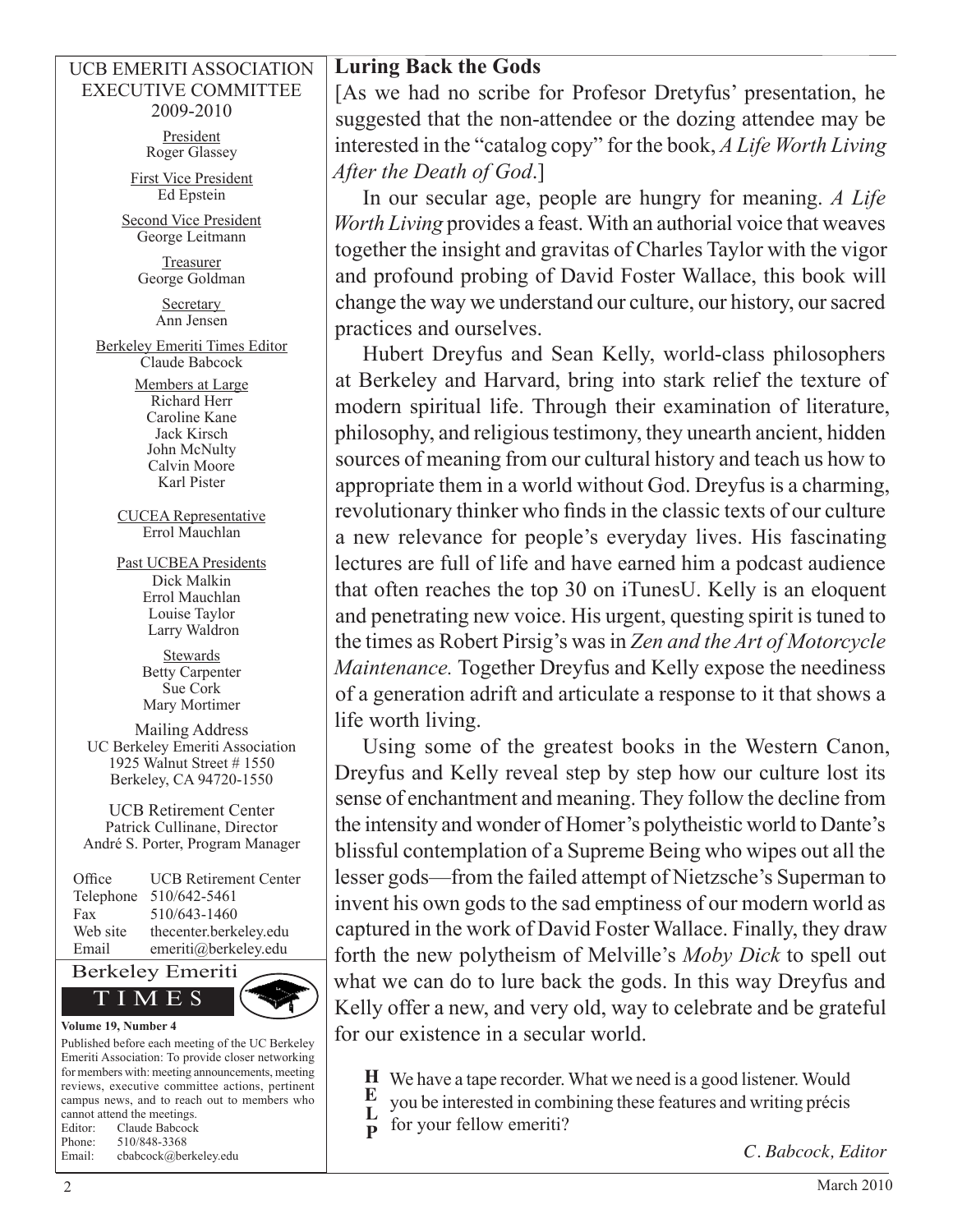#### **The Secret Garden and Much More**

The UC Botanical Garden refers to itself as the bestkept secret on campus. Faculty and students often visit and comment, "I've heard about you, but I've never been here before," in spite of its having been voted Best Place for a First Date by *Bay Guardian* readers.

There's another secret niche closer to the heart of campus which is a charming "unknown" for music and lectures in comfortable surroundings. Arts in the Afternoon programs begin at 4 p.m. These are:

Thursday, March 11: Professor Katherine Sherwood, Art Practice, "Healing Arts,"

Wednesday, March 17: Piano Trio, "The Works of Franz Schubert," Wednesday,

Thursday, April 1: Javanese Shadow Puppets and Gamelan Ensemble,

Thursday, May 6: University Baroque Ensemble,

## **Reading Michael Pollan?**

With three books on the local paperback best seller list, very likely you'll find Michael Pollan on your bedside table, or as Groucho Marx would say, "What is that man doing on your bedside table?" Curious about your Body Mass Index (BMI)? Use this:

$$
\frac{\text{Weight in pounds}}{\text{Height in inches}^2 \times 703} = \text{BMI}
$$

A BMI of 18.5 to 24.9 is considered healthful; between 25 and 29.9 is overweight, and over 30 is obese. (A problem arises as one shrinks with age. (My MD daughter tells me to use the "beforeshrinking inches"—ed.)

## **Story Hour (SH) and Lunch Poems (LP) 101 Doe Library, Morrison Room**

## **Holloway Poetry Series (HPS), 315 Wheeler Hall**

| Sara Hoteling    | (SH) Thur, March 11, 5-6p.m          |
|------------------|--------------------------------------|
| Bruce Andrews    | (HPS) Wed, March 17, 6:30p.m.        |
| Lisa Chen        | (LP) Thur., April 1, 12:10-12:50p.m. |
| Michelle Richman | (SH) Thur., April 8, 5-6p.m.         |
| Oni Buchanan     | (HPS) Thur., April 8, 6:30p.m.       |
| Gwenyth Lewis    | (HPS) Thur, April 15, 5p.m.          |

#### **Crucial Biobib Survey Under Way**

All Emeriti Association members have good reason to be pleased and very grateful that 314 of our colleagues have responded so far to the statewide 2007-2009 emeriti biobibliographic survey—a record contribution to the case for sustaining emeriti benefits as high as possible in years to come.

Given the state's drastic cuts in UC funding, and the consequent fact that the University is scrutinizing its "unsustainable" support of retiree benefits, a scrutiny scheduled to result in budget-saving deliberations this spring, the survey's results should be in hand by that crucial time.

So that campus emeriti associations may most optimally meet this goal (and to allow for those less prompt than ours) final survey tallies and reports from all are due now. Late responses will be accepted.

These will be compiled and printed here in a UCwide report for early March distribution to the campus associations, statewide administrators, statewide Academic Senate officers, and, most particularly, to the many members of the President's Task Force on Post-Employment Benefits. Campus associations, in turn, will distribute copies to the local administrators and Senate officers they believe most appropriate.

This amended timeline gives emeriti who have not yet contributed to the survey a window of opportunity to still do so within the next week or two.

Our indebtedness and thanks to all who have already responded are great but will expand with joy at every additional response, either by regular mail or especially via the net, typically taking just ten or so minutes, at http:// biosurvey.questionpro.com/.

> *Charles Berst Survey Chair*

## **Wanderlust?....... Weekly Wednesday Walks**

The East Bay Regional Park District sponsors nature hikes every Wednesday, which offer a great opportunity to explore the extraordinary natural beauty and variety of our East Bay parks. These are open to walkers of all ages and abilities. Each walk, beginning at 9:30 a.m., has a different destination, ranging from two-and-a-half to six miles round trip. If you are a regular at Hertz Hall, you may want to keep this address for the summertime. For a schedule go to www.ebparks.org/activities and click on "Regional in Nature."